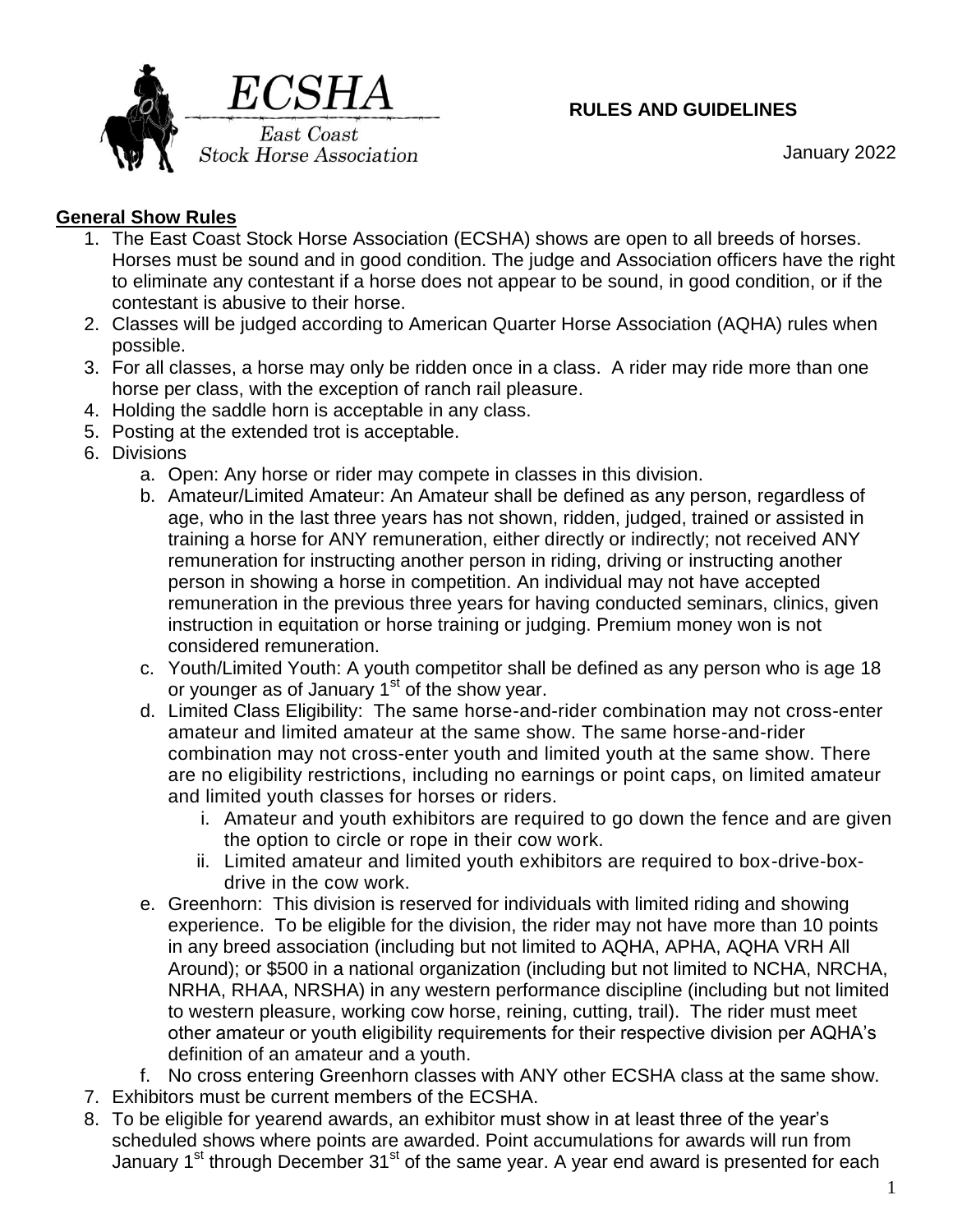ECSHA class, excluding the Jackpot All Age Boxing. A minimum of 15 points must be accumulated in each class for awards to be presented.

- 9. In the Amateur/Limited Amateur, Youth/Limited Youth, and Greenhorn divisions, points accumulate per horse/rider per class. In the Open division, points accumulate for the horse only.
- 10.For the ECSHA Amateur or Limited Amateur Versatility Horse of the Year awards, points are accumulated on rider/horse combinations in any or all of the 7 ECSHA ranch horse classes in their division. Declaration of Intent form must be filled out for points to accumulate. A minimum of 100 points for rider/horse combination must be accumulated for award to be presented.
- 11.For the ECSHA Open Versatility Horse of the Year award**,** points are accumulated in any or all of the 7 ECSHA Open ranch horse classes. Declaration of Intent form must be filled out for points to accumulate. A minimum of 100 points for horse must be accumulated for award to be presented.

### **Dress Code and Equipment**

The East Coast Stock Horse Association (ECSHA) follows all AQHA rules pertaining to Dress Code and Equipment with the exception that in any ECSHA class, horses of any age may be ridden with two hands when using a snaffle bit or bosal. The following is to give you an overview of the general rules. For complete rules, a pdf copy of the AQHA rules may be provided upon request.

- 1. Boots, cowboy hat or helmet, and a long sleeve western shirt are required. The wearing of leggings, chinks, chaps, kerchief/bolo, spurs, gloves, vest, jacket, etc. is at the rider's discretion.
- 2. Saddles: Entries are to be shown in a Western saddle with a horn, with neat and serviceable working tack. Equipment with silver should not count over a good working outfit. Excessive silver on bridles and saddles is discouraged.
- 3. Bridles and Bits:

Standard snaffle bits are permitted in any class on any age horse. Snaffle bits in western performance classes mean the conventional O-ring, egg-butt or D-ring with a ring no larger than 4" in diameter. The inside circumference of the ring must be free of rein, curb or headstall attachments which would provide leverage. The mouthpiece should be round, oval or eggshaped, smooth and unwrapped metal. The bars must be a minimum of 5/16" in diameter, measured one inch (25 mm) in from the cheek with a gradual decrease to center of the snaffle. The mouthpiece may be two or three pieces. Optional leather strap attached below the reins on a snaffle bit is acceptable.

Hackamores or bosals are permitted in any class on any age horse. Hackamore means the use of a flexible, braided rawhide, leather or rope bosal, the core of which must be flexible. A hackamore must use a complete mecate rein, which must include a tie-rein. Absolutely no rigid material will be permitted under the jaws, regardless of how padded or covered. Horse hair bosals are prohibited. This rule does not refer to a mechanical hackamore.

A curb bit in western performance classes means the use of a bit that has a solid or broken mouthpiece, has shanks and acts with leverage. A standard western bit is defined as having a shank with a maximum length overall of 8  $\frac{1}{2}$ ". The mouthpiece will consist of a metal bar 5/16" to  $\frac{3}{4}$ " in diameter as measured one inch from the shank. The port must be no higher than 3  $\frac{1}{2}$ " maximum. Jointed mouthpieces, half-breeds, and spade bits are standard and acceptable. All curb bits must be free of mechanical devices.

Curb chains and leather chinstraps must be flat and at least  $\frac{1}{2}$ " in width. No wire, rawhide, metal or other substance can be used as part of the leather chinstrap or curb chain. A curb bit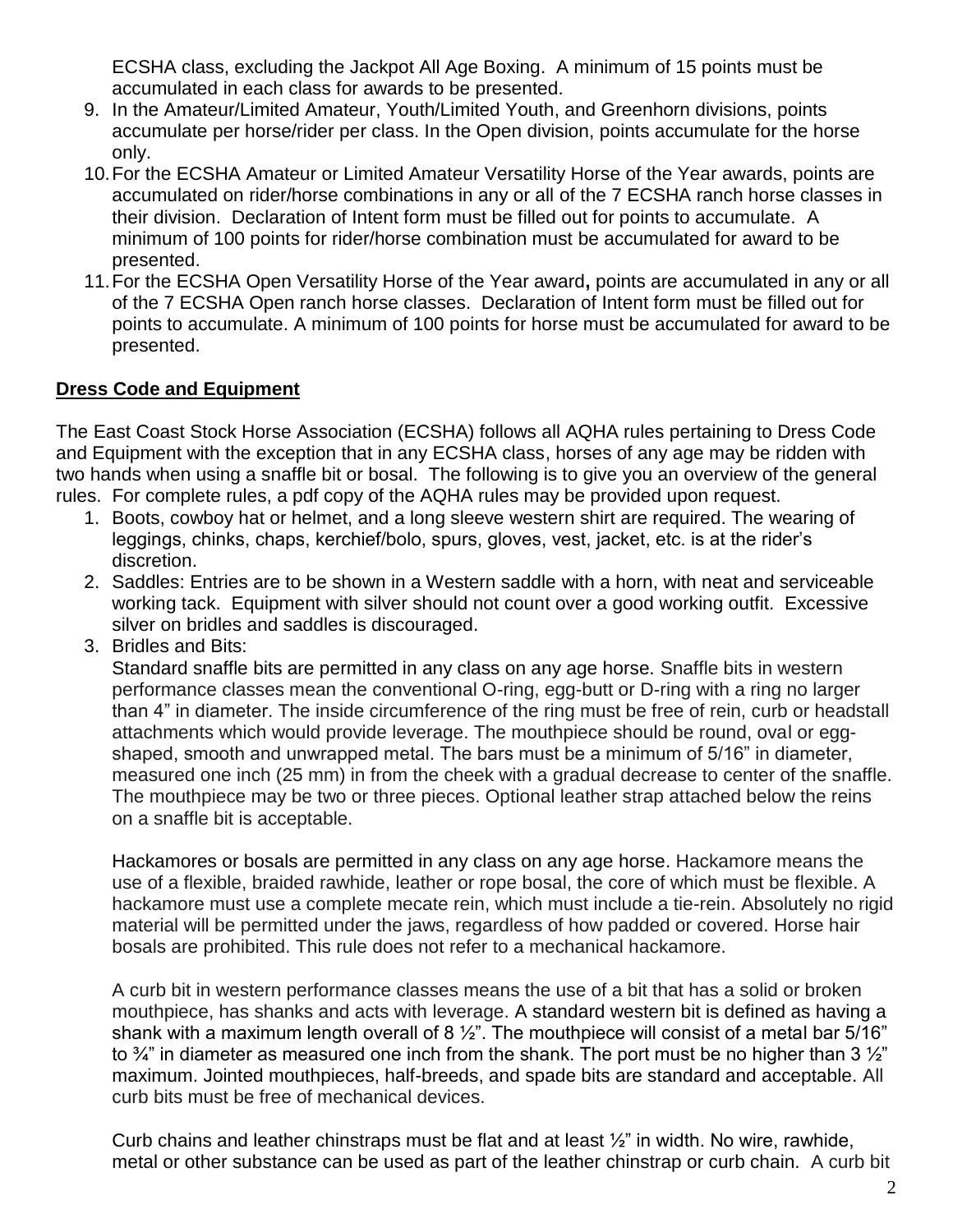must be used with a curb strap or curb chain properly attached so as to make contact with horse's chin.

Except for horses ridden in hackamore or snaffle bit, only one hand may be used on the reins, and the hand must not be changed. The hand is to be around the reins: index finger only between split reins is permitted. In trail, it is permissible to change hands to work an obstacle. Violation of this rule is an automatic disqualification.

Exhibitors will not be allowed to use tie downs, mechanical hackamores, quick stops, martingales, gag bits, wire on the curb device or any part of the headstall. Nothing may be around the horse's nose. Bits must be free of any mechanical device. Nothing may extend below the bars of the bits.

### **Class Descriptions**

#### **Ranch Riding:**

The Ranch Riding horse should reflect the versatility, attitude, and movement of a working horse. The horse's performance should simulate a horse riding outside the confines of an arena and that of a working ranch horse, with light contact or on a relatively loose rein. Horses shall be shown individually, performing the required maneuvers that include the walk, trot, and lope both directions; the extended trot and extended lope in at least one direction; as well as stopping and backing. The ranch riding horse should make timely transitions in a smooth and correct manner, as well as display quality of the movement. Greenhorn division will not lope.

### **Ranch Rail Pleasure:**

Horses are to be shown in a group, on the rail, at a walk, jog or trot, and lope on a reasonably loose rein or light contact without undue restraint. Horses must work, as announced, both ways of the ring at all three gaits to demonstrate their ability with different leads. At the option of the judge, horses may be asked to extend the gaits, one or both ways of the ring. The extended jog is a definite twobeat lengthening of the stride, covering more ground. Cadence and balance with smoothness are more essential than speed. Passing is permissible and should not be penalized as long as the horse maintains a proper and even cadence and rhythm. Horses are required to back easily and stand quietly. Horses are to be reversed to the inside (away from the rail). They may be required to reverse at the walk or jog at the discretion of the judge, but shall not be asked to reverse at the lope. Greenhorn division will not lope.

#### **Ranch Trail:**

The Ranch Trail class contains a course with 6-9 obstacles and is designed to show a horse's ability and willingness to perform several tasks that might be asked of him during a normal day's ranch work. It is mandatory that the horse be asked to walk, trot and lope during the course. Mandatory obstacles include ride overs at the walk, trot, or lope (usually logs), working a gate, bridge, backing obstacle, side-pass, and drag (open & amateur/limited amateur only). Greenhorn division will not lope or drag.

#### **Ranch Reining:**

Ranch Reining maneuvers should reflect those performed on a ranch during normal work. The ranch reining horse should be willfully guided with no apparent resistance. Each maneuver may receive plus points or penalty points. All deviations from the exact written pattern must be considered a lack of control and therefore a fault that must be marked down according to severity. Performance should be credited for smoothness, finesse, attitude, quickness and authority of performing various maneuvers. Maneuvers include circles, lead changes, spins, and stops.